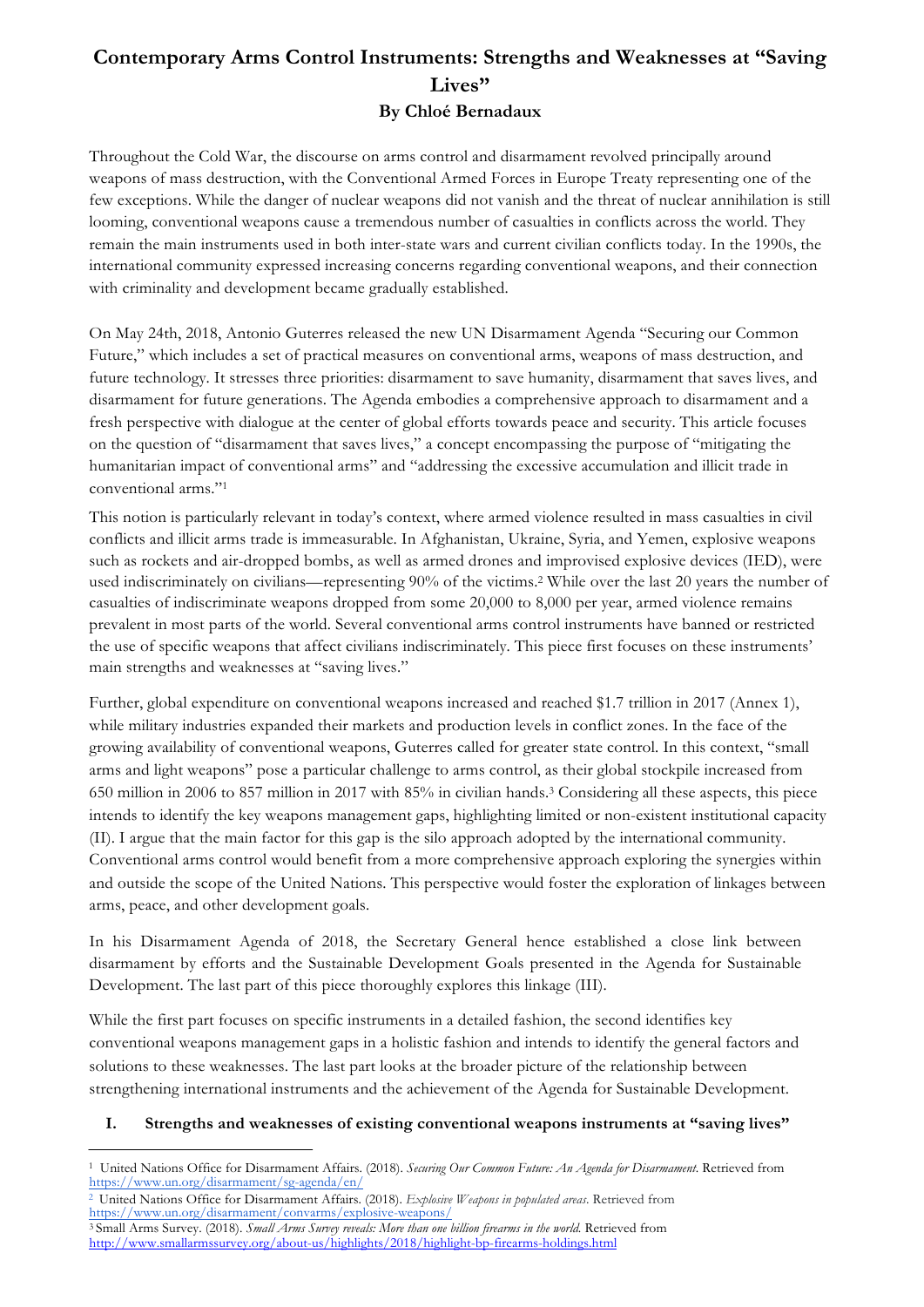This section scrutinizes the strengths and weaknesses of conventional weapons instruments under different levels of analyses. The first level focuses on the substance of the treaty and responds to the following question: what are the key issues tackled by the instrument and to what extent do they adequately target the "humanitarian impact" of conventional weapons?

The second layer of analysis revolves around the question of the instrument's implementation. In this respect, it poses the question of whether the instrument can be successfully implemented across the world and whether it includes effective support and reporting mechanisms for countries with limited capacities.

The last level deals with the question of the instrument's adaptability to new developments in weapons technologies. Is the instrument capable of formulating a clear response to their humanitarian impact?

### A. The Convention on Certain Conventional Weapons

# *1. Strengths*

The Convention on Certain Conventional Weapons, or CCW, remains the key starting point for the debate around the impact of weapons on civilian populations. It intends to "ban or restrict the use of specific types of weapons that are considered to cause unnecessary or unjustifiable suffering to combatants or to affect civilians indiscriminately."4 Prohibitions and restrictions are contained in a series of Protocols annexed to the Convention.

The CCW represents the first instrument characterized by its humanitarian rather than its disarmament orientation. Heavily based on humanitarian law, the CCW bridges the gaps of Protocols I and II to the Geneva Conventions of 1949, respectively dealing with Protection of Victims of International Armed Conflicts and Non-International Armed Conflicts. Directly tackling the use of conventional weapons, the CCW reinforces international efforts to mitigate the human cost of warfare.

Further, the CCW has proven capable of adapting to new technological developments. The treaty's reliance on protocols that can be amended and added allows for flexible dialogue responding to the new challenges posed by conventional weapons. In this respect, the CCW can be viewed as a perpetual motion machine allowing for discussions and flexible changes. For instance, at the 2016 Fifth Review Conference of the CCW, the Contracting Parties decided to establish a Group of Governmental Experts (GGE) on LAWS with a mandate to assess the question of new lethal autonomous weapons systems. Furthermore, the CCW is the only treaty focusing on the IEDs defined under Article 2(5) of the treaty. In this respect, it constitutes the only treaty dealing with the tremendous humanitarian impact of the broadly interpreted IEDs and the contamination their remnants produce in several parts of the world.5

# *2. Weaknesses*

However, the treaty contains no regular reporting mechanism. While reviews are scheduled every five years, states are not legally bounded to provide information about their implementation of the CCW. Further, there is currently no existing mechanism created to resolve compliance issues.

Second, the benefits of flexibility should be nuanced. While the Convention prohibits non-self-destructing and non-self-deactivating mines outside fenced, monitored, and marked areas, it does encompass antipersonnel mines.6 In this context, the 102 countries bound by the amended Protocol II include most of the world's major landmine producers such as China, Israel, Pakistan, India, and the US, which have refused to join the Ottawa Convention banning anti-personnel landmines.7

<sup>4</sup> United Nations Office at Geneva. *The Convention on Certain Conventional Weapons.* Retrieved from https://www.unog.ch/80256EE600585943/%28httpPages%29/4F0DEF093B4860B4C1257180004B1B30 <sup>5</sup> United Nations Office at Geneva. *Background on Lethal Autonomous Weapons Systems in the CCW.* Retrieved from

https://unog.ch/80256EE600585943/(httpPages)/8FA3C2562A60FF81C1257CE600393DF6?OpenDocument <sup>6</sup> Office for Disarmament Affairs. (2016). *Convention on Certain Conventional Weapons*. *Protocol II.* New York: United Nations.

<sup>7</sup> Arms Control Association. (2017). *Convention on Certain Conventional Weapons (CCW) At a Glance.* Retrieved from https://www.armscontrol.org/factsheets/CCW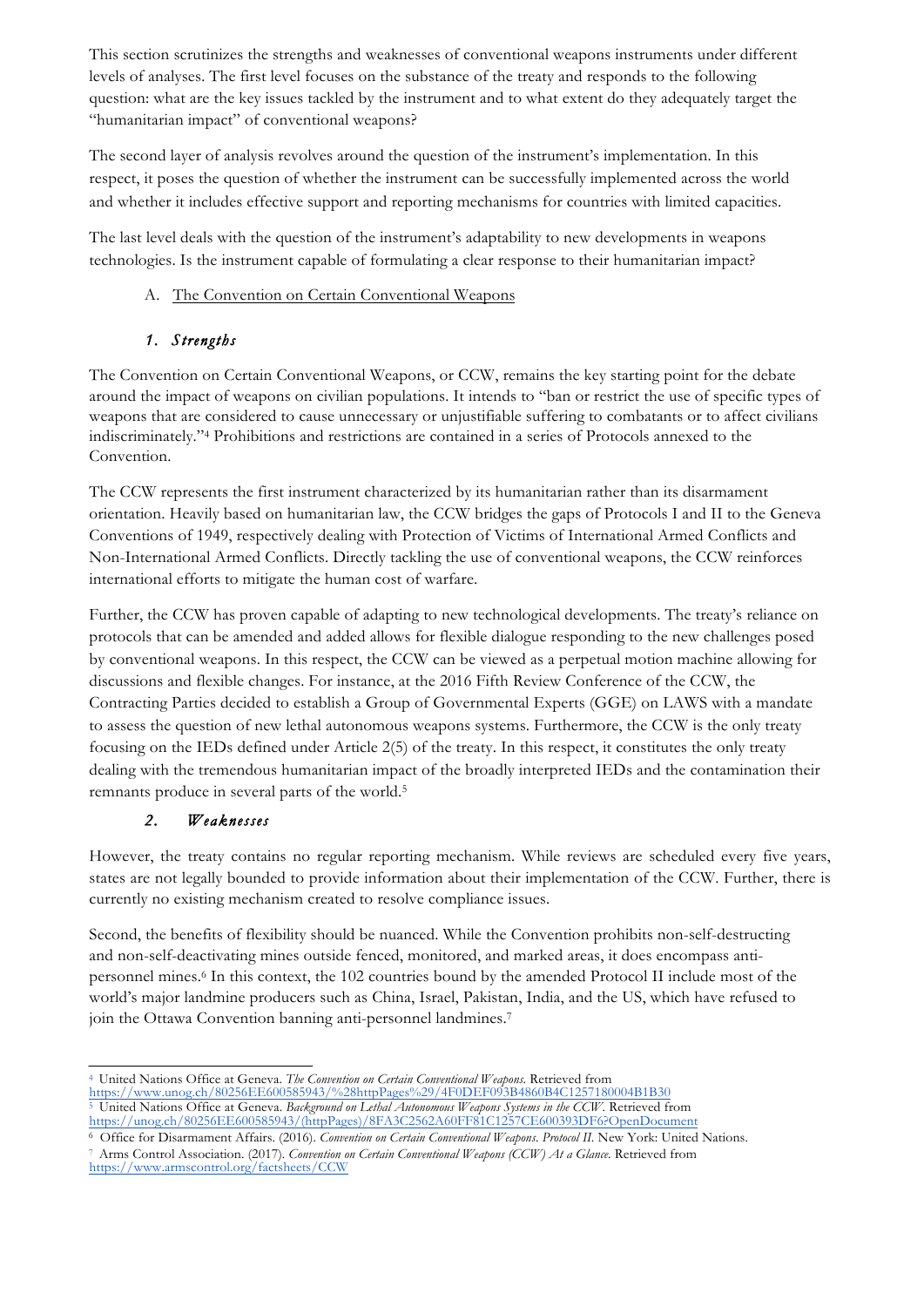Third, as the CCW's body works by consensus, new protocols remain difficult to reach. Another limitation lies in the fact that each protocol is only binding on the states that ratify it, and hence remains limited in scope. Further, a state party can refute its commitment to the Convention or one of the protocols anytime and can be legally freed from its obligations under the treaty only one year after notification.<sup>8</sup>

# B. The Ottawa Convention

# **1.** *Strengths*

The CCW's failure to ban anti-personnel landmines under the Amended Protocol II led to the adoption of the Ottawa Convention, which intends to respond to the humanitarian crisis engendered by the indiscriminate use of mines. While the production of landmines across the world has fallen, several parts of the world such as India, Argentina, Iran, Ukraine, and Russia are still contaminated, which deeply affects civilian populations in these areas.

In light of these challenges, the Ottawa Convention observes the linkage between landmines and its impact on civilians. It requires each party "in a position to do so to provide assistance for the care, rehabilitation and social and economic reintegration of mine victims."9 This requirement represents a unique feature and distinguishes the Ottawa Convention from other arms control instruments.

Another strength of the Ottawa Convention lies in its de facto monitoring regime, the Landmine and Cluster Munition Monitor. The Monitor reports on all aspects of landmine and cluster munition-related issues including humanitarian impacts.10 The Monitor's strength lies in its transparency and independent reporting, as well as its wide network of international experts, allowing for a flexible discussion responsive to changes in dynamics.

One could long argue that the Ottawa Convention had transformed into an international norm, as no less than 164 states were parties. Within only four years, most stockpiles of anti-personnel landmines had been destructed and 33 states outside of the treaty had abided to the treaty's key provisions.

# *2. Weaknesses*

The Ottawa Convention, however, failed to prevent the use of anti-personnel landmines, with a tremendous number of casualties observed in Mali, Ukraine, Syria, Myanmar, and Thailand throughout 2019.

I also argue that a long way is still to be achieved before the prohibition of personnel landmines can become an international norm. Major state producers of landmines such as China, Russia, and the US have chosen to ignore the humanitarian disarmament legal framework provided by the Ottawa Convention. The Trump administration's recent decision to produce anti-personnel landmines represents a tremendous challenge to the Ottawa Convention's purpose to stigmatize these weapons. By deploying anti-personnel landmines on the DMZ in Korea, the US signals to other states that their use of these weapons will not be sanctioned. In this context, government forces in Myanmar have already chosen to resort to anti-personnel landmines as they have been signalled that this behaviour is morally acceptable and thus will not be stigmatized (at least by the US).

Furthermore, not all states parties have been able to fulfill their obligations in due time. Some states such as Bosnia and Herzegovina have repeatedly requested for extensions of mine clearance deadlines. Furthermore, the use of improvised landmines by non-state armed actors in Syria, Yemen, and Columbia has resulted in a significant increase in casualties (Annex 2). The continuous use of anti-personnel mines by a wide range of actors hence undermines the relevance of the treaty.11

<sup>8</sup> Zhou, W. and Raab, A. (2019). *IEDs and the Mine Ban Convention: a minefield of definitions?* Retrieved from https://blogs.icrc.org/law-and-policy/2019/09/17/ieds-mine-ban-convention/.

<sup>9</sup> International Committee of the Red Cross. (2004). *Landmine victim assistance*. Retrieved from https://www.icrc.org/en/doc/resources/documents/feature/2004/focus\_mines\_assist\_041118.htm.

<sup>10</sup> Landmine & Cluster Munition Monitor. *What we do*. Retrieved from http://www.the-monitor.org/index.php/LM/About- Us/What-is-the-Monitor.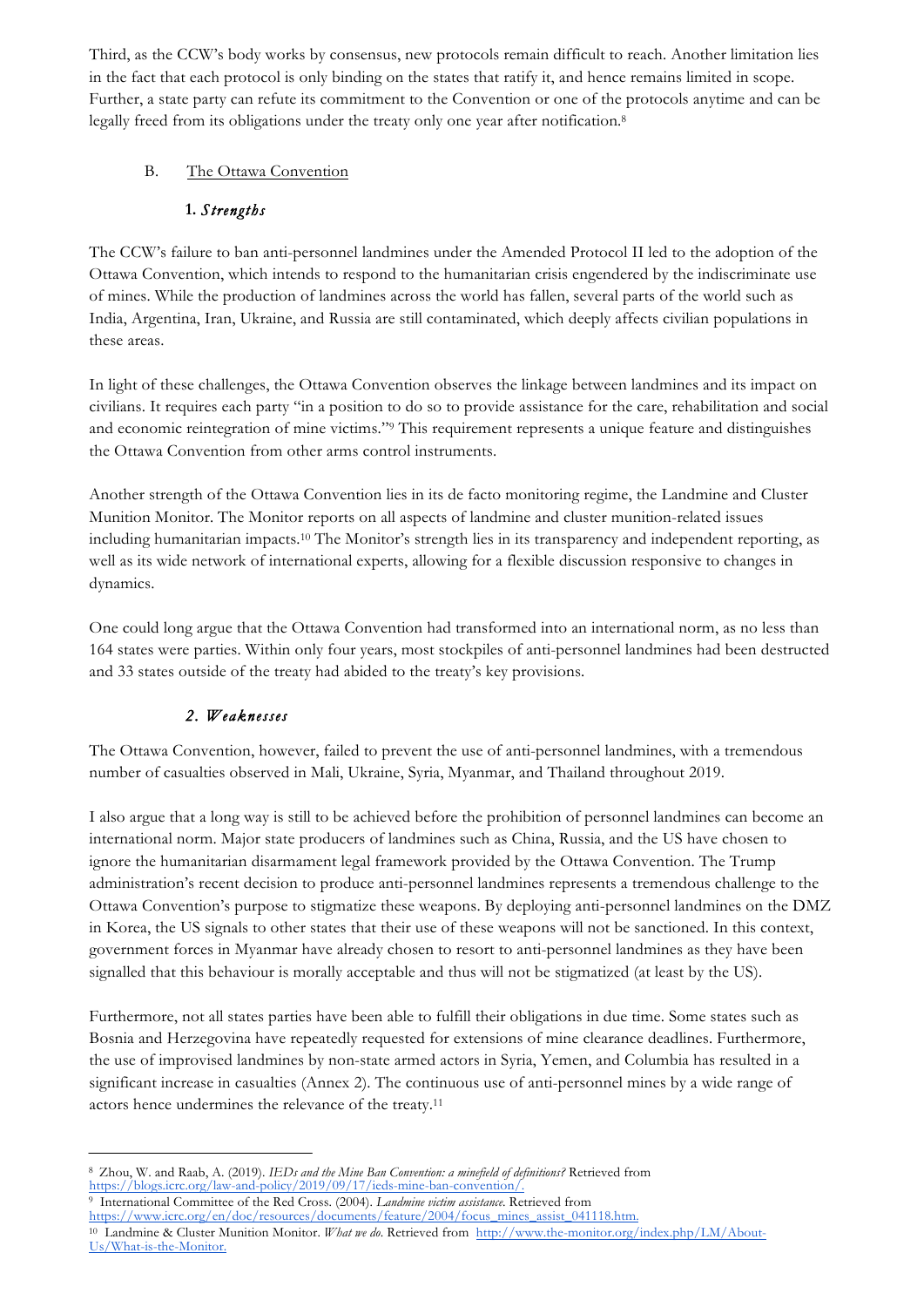#### C. The Convention on Cluster Munitions

# *1. Strengths*

The Convention on Cluster Munitions explicitly responds to the "disarmament that saves lives" component of the new Disarmament Agenda as it tackles weapons causing tremendous human suffering that mostly target civilians. These weapons are usually unguided, and thus do not have the capacity to distinguish between civilians and soldiers. These weapons' unpredictability and unreliability also lie in the unexploded submunitions which could explode after a conflict's end.12

The Convention prohibits the 109 states parties from using, producing, transferring, or stockpiling cluster munitions as well as from assisting anyone with these activities. Its positive obligation requires states parties to destroy stockpiles within eight years and to clear their remnants within 10 years.<sup>13</sup>

The convention represents a ground-breaking legal precedent as it expands the scope of past treaties by covering also malfunctioning weapons. Its preamble identifies its purpose as putting "an end for all time to the suffering and casualties caused by cluster munitions at the time of their use, when they fail to function as intended or when they are abandoned."14 It also establishes retroactive state responsibility to clear the munitions' remnants.15 Further, the instrument integrates a strong humanitarian component as it includes a wide range of victim assistance requirements for states, similarly to the Ottawa Convention.

Lastly, it recognizes threats posed by non-state armed groups and paves the way for future legally binding controls on them. Its preamble identifies these groups as "forces states parties should prevent from acting contrary to the treaty."16 This convention could hence influence the creation of more comprehensive treaties participating in the advancement of international humanitarian law (IHL) in the future.

The Treaty also observes a considerable number of states that have already destroyed their stockpiles (Annex 3). Since 2009, 38 countries, among them one non-signatory of the Convention, have now destroyed their cluster munitions, and 35 countries have completed the destruction of their stockpiles and destroyed 1.5 million cluster munitions containing 178 million submunitions.17 This testifies to the progressive formation of an international norm stigmatizing the use and possession of cluster munition.

<sup>11</sup> Landmine & Cluster Munition Monitor. (2018). *What are the current challenges and successes of the Mine Ban Treaty?* Retrieved from http://www.the-monitor.org/en-gb/the-issues/faqs/mine-ban-treaty/what-are-the-current-challenges-and-successes.aspx <sup>12</sup> Human Rights Watch. (2010). *Protecting Civilians through the Convention on Cluster Munitions.* Retrieved from https://www.hrw.org/report/2010/11/22/meeting-challenge/protecting-civilians-through-convention-cluster-munitions

<sup>&</sup>lt;sup>13</sup> The Treaty's implementation is based on the obligation to take legal measures to implement its obligations at the national level as well as the effective cooperation of all states parties in order to facilitate implementation at the international level through the Implementation Support Unit. The Coordination Committee and the Dubrovnik Action Plan Cluster Convention. (2015). *The Convention on Cluster Munitions.* https://www.clusterconvention.org/wp-content/uploads/2016/09/CCM-brochure-5.pdf

<sup>14</sup> International Committee of the Red Cross. (2008). *Convention on cluster munition. Preamble, Dublin, 20 May 2008*. Geneva: ICRC. <sup>15</sup> Docherty, B. (2009). Breaking New Ground: The Convention on Cluster Munitions and the Evolution of International Humanitarian Law. *Human Rights Quarterly: A Comparative and International Journal of the Social Sciences, Philosophy, and Law.* 31(4): 934- 963.

<sup>16</sup> International Committee of the Red Cross. (2008). *Convention on cluster munition: as adopted. Preamble, Dublin.* Geneva: ICRC. 17 Only one state, Bulgaria, has not been able to fulfill its obligations in due time and submitted an extension request to extend its stockpile destruction deadline to April 2021, instead of October 2019. Landmine & Cluster Munition Monitor. (2019). H*ow many stockpiled cluster munitions have been destroyed and how many remain?* Retrieved from http://www.the-monitor.org/en-gb/theissues/faqs/stockpiling/how-many-stockpiled-cluster-munitions-have-been-destroyed-and-how-many-remain.aspx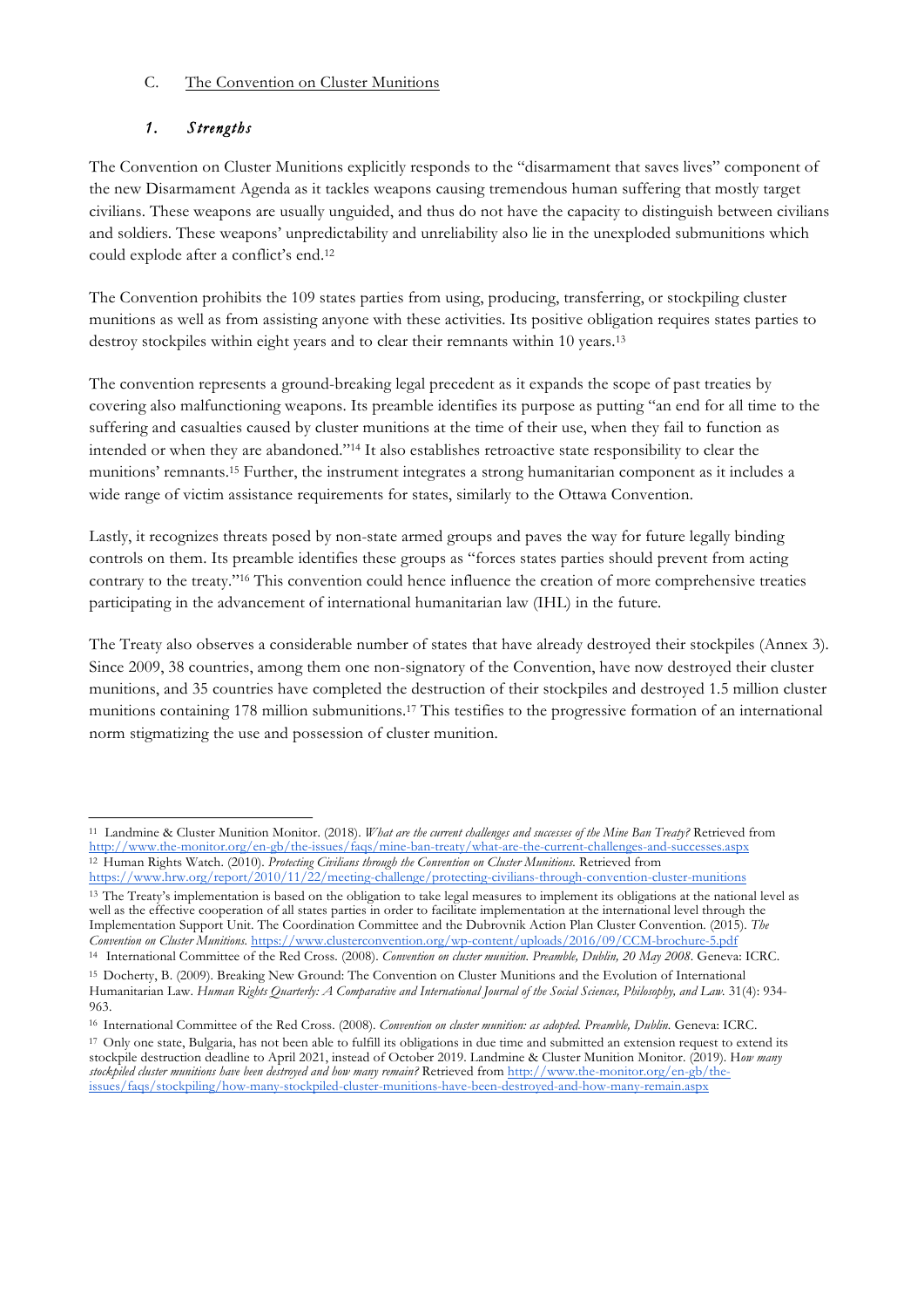# *2. Weaknesses*

However, the general success of the Convention should be nuanced as only 18% of the global stockpiles of cluster munitions have been destroyed by the 29 signatory countries. Moreover, out of the 93 countries believed to possess cluster bombs, only 29 have signed the Treaty and destroyed their stockpiles, while 17 have signed the Treaty and not destroyed their stockpiles yet, and 47 have not signed the Treaty (among them are Syria, Ethiopia, and the US).18

# D. UN Process related to SALW: The Firearms Protocol and the UN Programme of Action

# *A. Weaknesses of the Firearms Protocol and the adoption of the UN Programme of Action*

Small arms and light weapons (SALW) pose a pervasive humanitarian challenge, with more than one billion firearms in the world and 857 million being in civilian hands in 2017, causing 46% of all violent deaths throughout the world.19

The Firearms Protocol adopted in May 2001 at the fifty-fifth session of the General Assembly represents today the only legally binding instrument banning the illicit manufacturing and trafficking of firearms. However, it does not include in its scope small arms in the context of armed conflict and post-conflict situations, nor small arms and state-to-state transfers if the national security of a state party is at stake. Furthermore, membership to the Firearms Protocol does not include the main arms exporting countries such as the US, Russia, Germany, China, and the UK.

However, this Protocol laid the ground for the adoption of the broader, yet only politically binding, UN Program of Action in July 2001. Started as a civilian initiative from Global Firearms, the UN PoA is not a disarmament instrument per se, and instead focuses on the illicit trade of SALW. It thus represents "a supply side" initiative. This instrument's focus on illicit trade establishes useful linkages between the proliferation of SALW and criminality, conflict, and growing human cost. The UN PoA also lays the groundwork for nationallevel actions by calling states to report to strengthen national legislation on export, import, transit, and retransfer of such weapons, etc.20 It also gave the impetus for the creation of useful international standards for SALW's tracing, marking, and record-keeping under the International Tracing Instrument (ITI).

The UN PoA has partly contributed to the formation of a new norm. While states were not legally bound to do so, most issued report gathering information on their situation during the Third Review Conference. Further, this instrument allowed pressures on some countries to be successfully implemented, such as the case of Germany urging Nigeria to report on its situation.

# *B. Weaknesses of the UN PoA*

These consensus-based proceedings, however, have clear limitations in the face of the current opposition by some states. This instrument's impact remains limited as only a few states up until today have established national controls on small arms brokering, and international cooperation in this area has remained low.21 Furthermore, as a difference from treaties, the UN PoA is not legally binding.

<sup>18</sup> Cluster Munition Coalition. (2018). *Use of cluster bombs*. Retrieved from http://www.stopclustermunitions.org/en-gb/clusterbombs/use-of-cluster-bombs/in-syria.aspx.

<sup>19</sup> Karp, Aaron. (2018). *Estimating Global Military-owned Firearms Numbers*. Retrieved from

http://www.smallarmssurvey.org/fileadmin/docs/T-Briefing-Papers/SAS-BP-Military-Firearms-Numbers.pdf

<sup>20</sup> United Nations and United Nations Conference on the Illicit Trade in Small Arms and Light Weapons in All Its Aspects. (2002). *Programme of action to prevent, combat and eradicate the illicit trade in small arms and light weapons in all its aspects*. New York: United Nations Department of Public Information.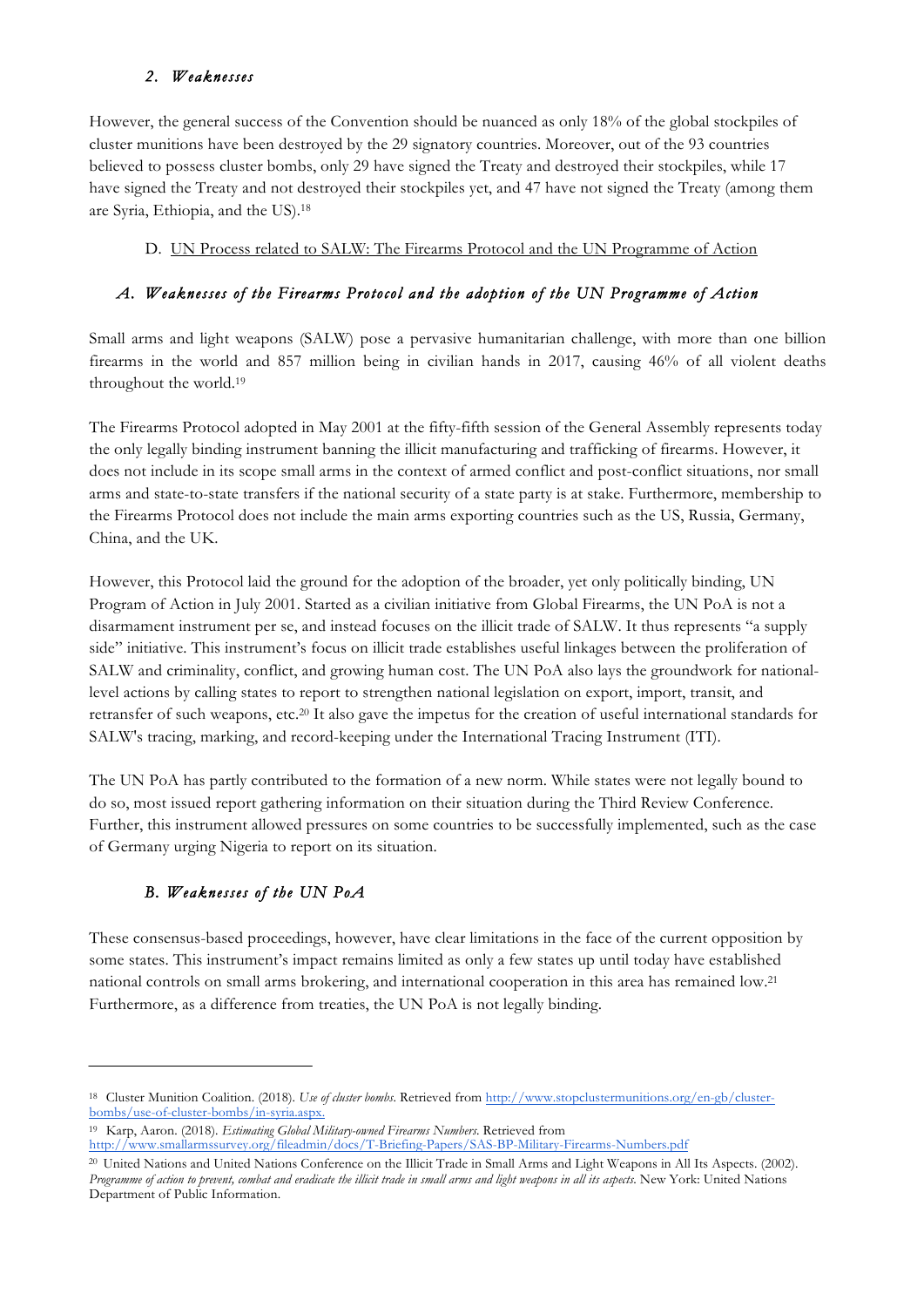Moreover, an inherent weakness of the UN PoA lies in its exclusive focus on illicit trade. However, authorized trade has caused tremendous human suffering and constitutes at least \$7 billion per year.22 Completely banning the trade of SALW remains nevertheless difficult today as internal law enforcement has become increasingly militarized across the world.

### E. The Arms Trade Treaty

# *1. Strengths*

The Arms Trade Treaty represents an important step towards reducing human suffering through responsible arms transfers and constitutes the first legally binding treaty regulating international trade in conventional arms. The treaty's purpose lies also in improving transparency and accountability in international arms transfer controls, and hence provides for a safer environment in civilian conflicts.

In 1999, the ICRC showed in a study that the "widespread and uncontrolled availability of arms and ammunition facilitates IHL violations, [and] hampers the delivery of humanitarian assistance."23

The ATT largely reflects this concern and includes a strong humanitarian component. Article 1 sets its purpose to reduce human suffering. Particularly, Article 6 of the ATT reaffirmed states' obligations to ensure respect for IHL in accordance with the Geneva Conventions of 1949 by prohibiting all transfers of arms that could be used in war crimes or in international and non-international armed conflicts. Under the ATT, states are required to conduct risk assessments including the risk that exported arms could be used in violation of IHL and international human rights law before authorizing arms exports. Further, state parties are also obliged to prevent arms transfers from fuelling gender-based violence and violence against children and organized crimes according to article 7 of the treaty.24

As the major exporters of conventional arms have either ratified or signed the treaty, it could significantly contribute to a positive normative shift that acknowledges the negative impact of illegal and irresponsible arms trade on the safety of civilians across the world.

Further, the engagement of both progressive governments and civil society throughout the world towards the drafting of the treaty and the implementation of its provisions has created a crucial momentum for the norm's transformation.

# *2. Weaknesses*

However, the humanitarian impetus of the ATT seems to have diminished today as the process became increasingly monopolized by technical conversations excluding aspects related to the human impact.

Moreover, the ATT does not place restrictions on the amount or type of weapons that states can possess and trade, and states' domestic gun control laws and ownership policies remain outside of the scope of the treaty.25

<sup>21</sup> Arms Control Association. (2007). *The UN Process on Small Arms: All Is Not Lost*. Retrieved from https://www.armscontrol.org/act/2007-03/features/un-process-small-arms-not-lost

<sup>&</sup>lt;sup>22</sup> The United Nations. *Small arms: Trade & brokering*. Retrieved from https://www.un.org/disarmament/convarms/trade-brokering/ <sup>23</sup> International Committee of the Red Cross. (2016). *Understanding the arms trade treaty: from a humanitarian perspective*.

<sup>24</sup> Kytömäki, E. (2015). *The Arms Trade Treaty and Human Security: Cross-cutting Benefits of Accession and Implementation*. Retrieved from https://www.chathamhouse.org/2015/02/arms-trade-treaty-and-human-security-cross-cutting-benefits-accession-andimplementation

<sup>25</sup> Arms Control Association. (2017). *The Arms Trade Treaty At a Glance.* Retrieved from https://www.armscontrol.org/factsheets/arms\_trade\_treaty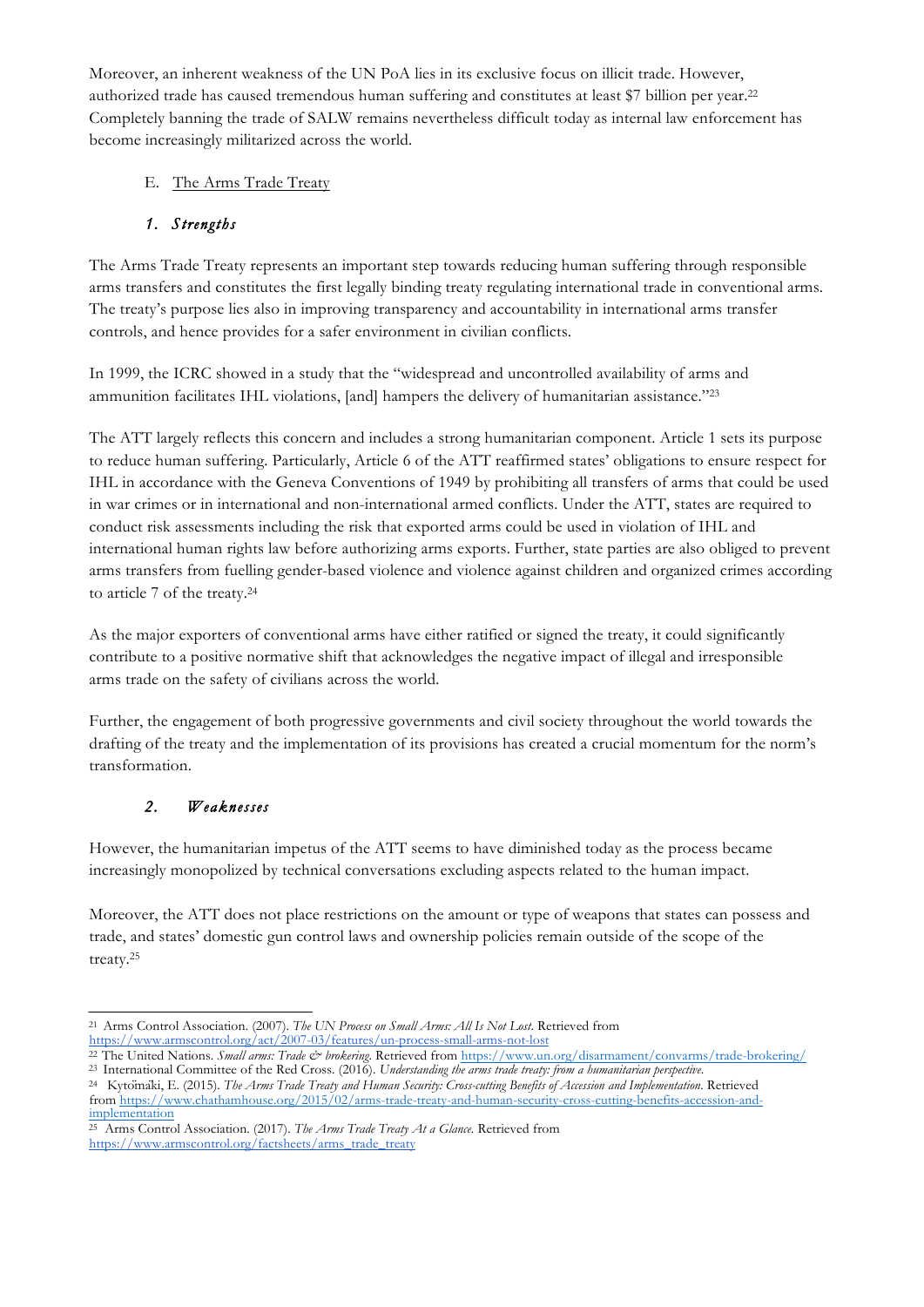Further, lack of transparency and weak implementation considerably undermine the treaty. An example is the UK's deal worth \$4.7 billion with Saudi Arabia, which facilitated the bombing campaign in Yemen. As Andrew Smith, spokesman for the Campaign Against Arms Trade (CAAT), has pointed out: "We aren't aware of any arms exports that have actually been stopped by the ATT. It's evident that the treaty is too weak to make any meaningful difference."26 An observation of the current arms trade does not show any significant change in the quantity of arms trade in the world since the ATT (Annex 4).

Furthermore, the ATT does not successfully respond to new technological challenges impacting civil conflicts at it does not apply to any technology transfer nor does it provide for blueprints for regulating 3D weapons or the challenges emerging from the dark web. Hence, the ATT would benefit from a stronger analysis of the nexus among arms trade, violent crimes, and terrorism as well as from synergies with other instruments such as UN Security Council Resolution 1540. Moreover, the refusal of the main exporters and producers of conventional weapons such as Russia, Saudi Arabia, and Israel to become part of the ATT, as well as the US's recent withdrawal, represent a major blow to the treaty's credibility and efficiency.

Lastly, the ATT observes limited reporting capacities, observable in the first required report and shown by states' reluctance to address the issue of the treaty's application to transfer authorizations.

# *Recommendations*

Considering these weaknesses, I argue that these diverse conventional weapons instruments should be part of an ongoing process and broader framework to disarmament. Identifying areas where these instruments provide for similar measuring or implementation mechanisms or tackle similar aspects and complement each other could foster more effective synergies.

These would facilitate the implementation of conventional weapons management instruments by states within their national framework in a more coherent, effective, and holistic fashion.

Furthermore, while the norms established under these instruments might impact states' behaviour in the future, it might be too early today to assess whether norm-shifting will effectively occur.

### **II. Key conventional management gaps**

This part aims to identify key conventional weapons management gaps. I argue here that these main gaps are the persistent inability to develop an adequate response to the development of new technologies and weapons, as well as the ammunition management gap.

# *A. The response to recent technological developments posing new challenges to IHL*

First, the new technological developments in the field of AI, robotics, cyber technology, and hypersonics pose a new set of challenges to the current conventional weapons management infrastructure. This necessitates the development of appropriate frameworks and new control mechanisms.

The weaponization of artificial intelligence transforms every aspect of combat and thus makes current conventional weapons management instruments largely irrelevant. The use of fully autonomous weapons systems raises high concerns regarding the respect of IHL, requiring the distinction between civilians and combatants and the principle of proportionality. However, only a few countries have pledged in favour of a ban in the form of a protocol to the Convention on Certain Conventional Weapons (CCW), while the main actors of the US and Russia have consistently opposed such a ban on lethal autonomous weapons systems. Further, drones are believed to pose several humanitarian threats through its capability to reach an "unintended escalation of hostilities" beyond human comprehension. Today, the UN contains no formal mechanism to oversee accurate information on armed drones. The need for transparency, accountability, and clear data collection on the potential impact of AI technologies is more urgent than ever.

<sup>26</sup> DW. (2017). *UN's Arms Trade Treaty 'too weak to make a difference.'* Retrieved from https://www.dw.com/en/uns-arms-trade-treaty- too-weak-to-make-a-difference/a-40452550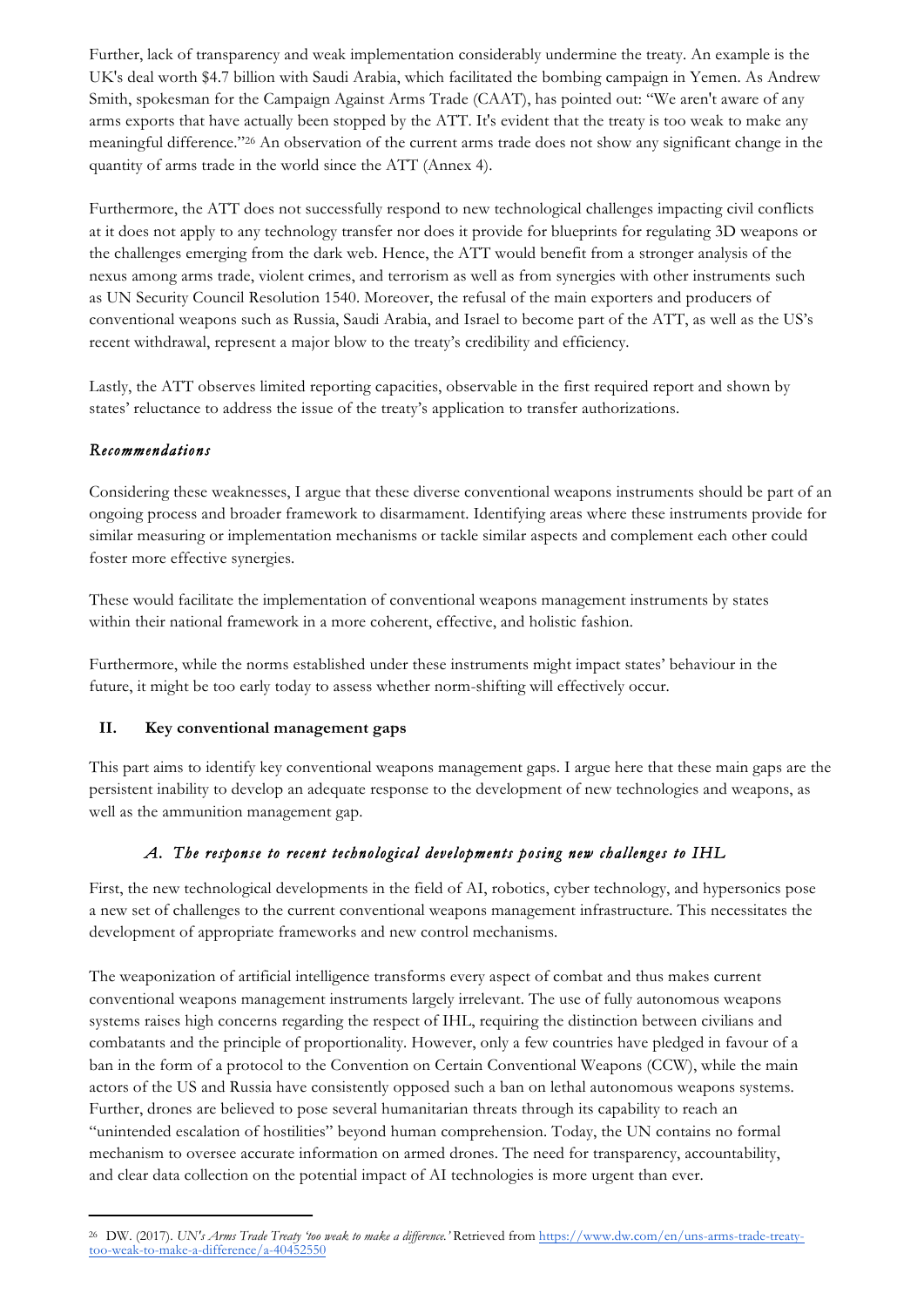Further, the new hypersonic delivery systems pose multiple challenges as they do not fit within the "mutual force calculations" paradigm at the heart of today's nuclear arms limitation agreements and hence require additional protocols.27

New approaches to arms control are necessary to address these new weapons. For instance, applying existing control mechanisms for AI based on an insubstantial algorithm proves difficult and is incongruent with the precise labelling and stockpile oversight features of today's conventional weapons management measures. Further, AI and hypersonic weapons defy the established divide between conventional and nuclear weapons and unveil a new set of regulatory problems. In this sense, they might benefit from exploring synergies with WMD management instruments.

Hence, new paradigms and ways of thinking of conventional weapons are required in order to tackle these new technological challenges. A more integrated disarmament framework tied to more preventive measures is required.

In light of the current race between US, Russia, and China in the accumulation of these technologies, the development of these weapons is faster than the ability to formulate appropriate arms control mechanisms.

### *B. Ammunition management gap considering their accelerated diversion*

The unauthorized flow of ammunitions is a crucial contributor to the escalation of armed violence in conflictrelated situations. Their diversion has become increasingly sophisticated and this commodity possesses a high tradeable value. These special challenges have not been tackled through a separate process within the framework of the UN today. This has prevented the effective mobilization of international cooperation and political action.

While numerous international and regional legal frameworks exist, these remain limited in scope and fragmented. Further, most regional agreements do not encompass all states within the given region.28 For instance, crucial countries such as the DRC, Madagascar, and Angola still need to accede the SADC Protocol on the control of firearms and ammunitions. Further, as far as international instruments are concerned, the PoA provides no definition for SALW and whether it applies to ammunition remains unclear.29

Moreover, the international corpus of instruments dealing with ammunitions insufficiently focuses on pretransfer risk assessments and monitoring/diagnostic activities tackling the wider supply chain of ammunition. According to a UNIDIR study, this issue could be successfully dealt with through a more comprehensive and systematic management of the ammunition issue. This would allow for more effective international cooperation and improved institutional capacity-building.30

# **C.** *Main factor and prospects for improvement*

The main factor for these conventional weapons management gaps lies in the lack of effective synergies within and outside the UN. Approaches to disarmament lack a comprehensive view of these new multifaceted challenges. Many conventional weapons instruments cover the same subjects, and their implementation could benefit from an increased sharing of information and best practices.

<sup>27</sup> Arms Control Association. (2018). *The Challenges of Emerging Technologies.* Retrieved from https://www.armscontrol.org/act/2018- 12/features/challenges-emerging-technologies.

<sup>28</sup> UNIDIR. (2019). *Report from the Third Thematic Ammunition Seminar.* Retrieved from

<sup>10/</sup>Report%20from%20the%20Third%20Thematic%20Ammunition%20Seminar.pdf

<sup>29</sup> Batchelor, P. and Kenkel, K. (2014). *Controlling Small Arms: Consolidation, Innovation and Relevance in Research and Policy*. London: Routledge. pp. 160.

<sup>30</sup> UNIDIR. (2019). *Conventional Ammunition Management Gap Analysis.* Retrieved from https://unidir.org/publication/conventionalammunition-management-gap-analysis.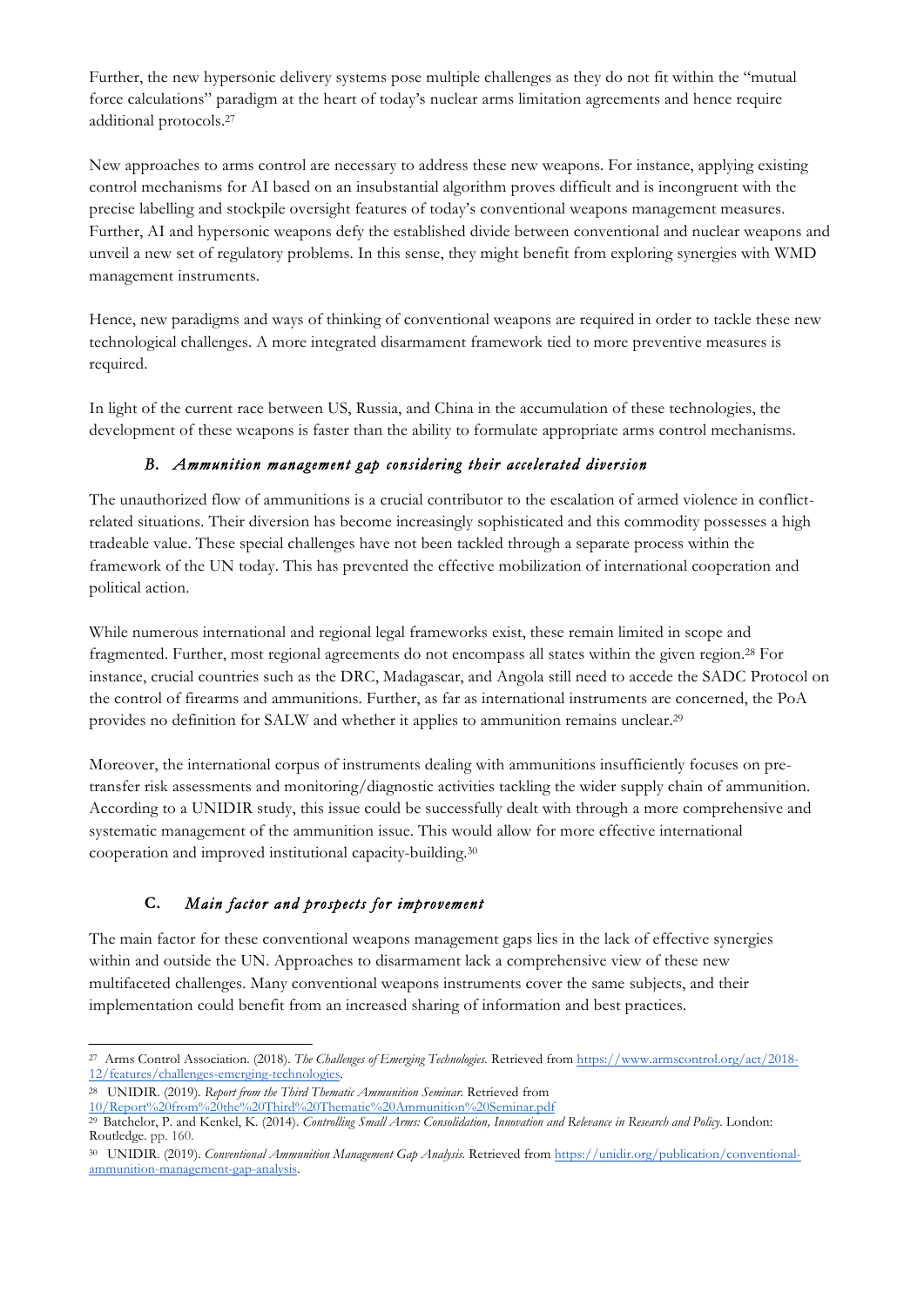Improved synergies between conventional weapons instruments and UN peacekeeping operations or instruments created under UN Resolution 1540 regulating the spread of WMD would reinforce each of these instruments. Hence, I argue that thinking in terms of a "patchwork" of conventional arms instruments would allow for better international cooperation.

### **III. Linkages between the Agenda for Sustainable Development and the strengthening of conventional weapons management**

The Agenda for Sustainable Development has clearly established the connection between humanitarian and disarmament goals. Specifically, it allows for the creation of linkages with other global processes. It hence creates an impetus for the development of new indicators assessing the real impact of conventional weapons instruments on development goals.

The SDG 16 establishes this clear connection as it links the reduction of all forms of violence (16.1) with the reduction of illicit financial arms flows (16.4). In this respect, conventional weapons management instruments tackling arms diversion, misuse of transferred arms, and illicit manufacture of weapons directly respond to SDG 16.4. Hence, even though SDGs are universal and most conventional arms managements instruments do not encompass all states, synergies between the SDGs and conventional weapons management instruments can be observed and account for the linkages between general disarmament and humanitarian agendas.

For instance, both the ATT and the 2030 Sustainable Development Agenda acknowledge the relationship among development, peace, and security and the need for transparency and close partnerships for their implementation. There is clear evidence that the successful implementation of the ATT would facilitate the achievement of SDGs. For instance, Article 7(4) for the ATT related to gender-based violence directly applies to the realization of Goal 5 lying in achieving gender equality and "empowering all women and girls."31 The ATT also directly responds to SDG 11 as arms non-proliferation indisputably contributes to safety in cities. Moreover, Article 11 in ATT emphasizing the prevention of arms diversion is directly relevant to SDG 16.

Further, reporting mechanisms established by conventional weapons management instruments tackling illicit arms flows such as the ATT, the UN Firearms Protocol, the UN PoA, and the ITI could theoretically provide for effective support for data collection on the implementation of SDG 16.4.32 However, formal monitoring for implementation of these control instruments is lacking today. By stressing the need to develop efficient and systematic measuring towards the achievement of SDG Target 16.4, Agenda 2030 advocates the use of reporting and data collection under arms control instruments.

### **Conclusion**

To conclude, conventional weapons management instruments have provided a vehicle for action on a wide set of weapons that endanger the safety of civilians across the world. The conventional weapons management infrastructure contains however some limitations in ensuring effective compliance and providing for adequate assessment mechanisms.

Important synergies are observable between existing arms control and the 2030 Development Agenda of the UN, specifically SDG Target 16.4 concerning illicit financial arms flows. Progress is expected regarding the use of the reporting mechanisms of arms control instruments to support the effective implementation of Target 16.4.

\_KEYNOTE\_ADDRESS\_ON\_RELATIONSHIP\_BETWEEN\_ATT\_AND\_SDGs\_final.pdf

<sup>31</sup> The Arms Trade Treaty. (2017). *Thematic Discussion on the Relationship Between the Sustainable Development Goals and the Arms Trade Treaty.* Retrieved from https://thearmstradetreaty.org/hyper-images/file/CSP3\_- \_KEYNOTE\_ADDRESS\_ON\_RELATIONSHIP\_BETWEEN\_ATT\_AND\_SDGs\_final/CSP3\_-

<sup>32</sup> McDonald, G. Alvazi del Frate, A. and Ben Hamo Yeger, M. (2017). *Arms Control 2.0: Operationalizing SDG Target 16.4*. Retrieved from http://www.smallarmssurvey.org/fileadmin/docs/T-Briefing-Papers/SAS-BP-Arms-Control-2-0.pdf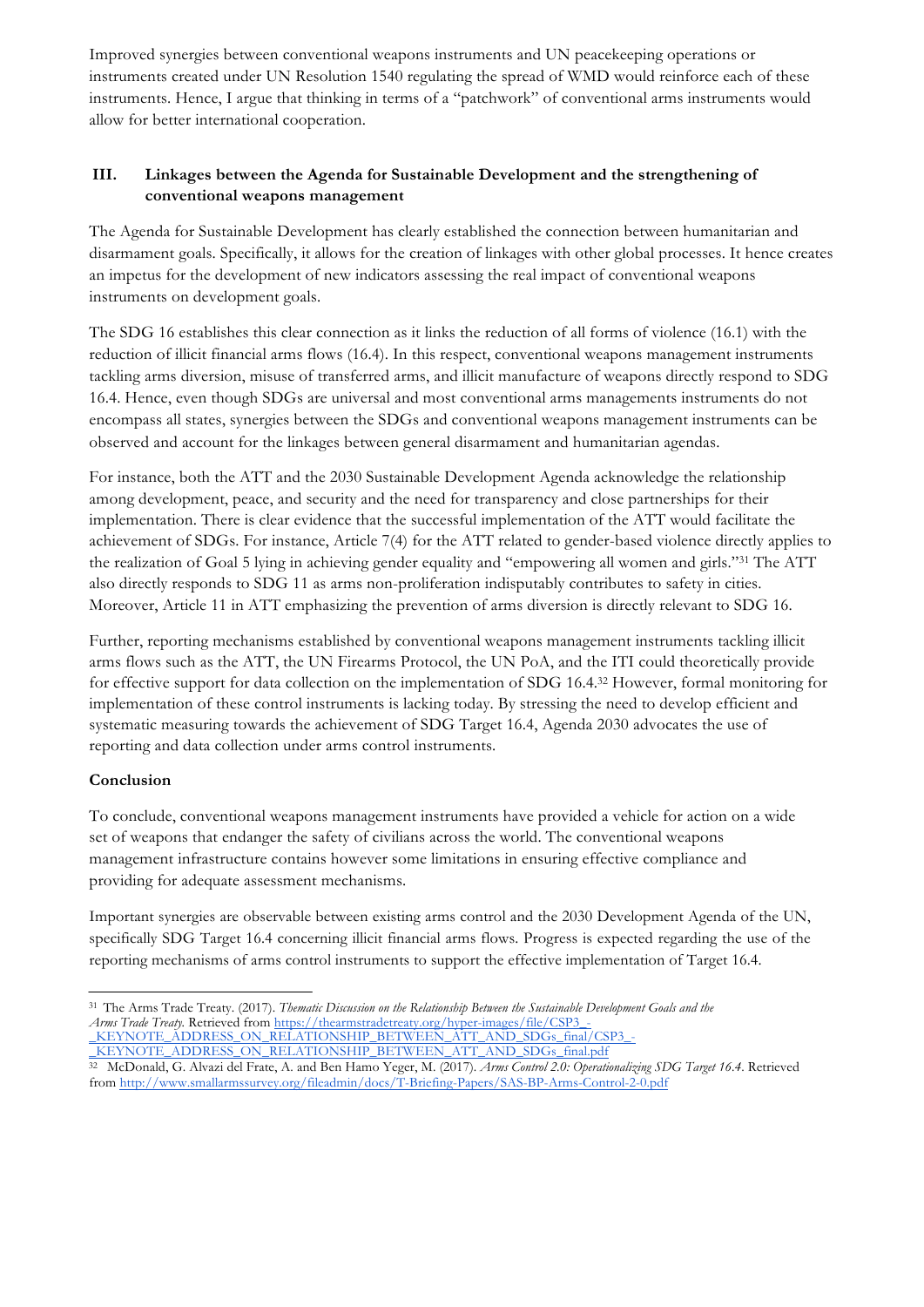From a general perspective, efforts are also yet to be achieved towards the identification of more coherent methods to integrate disarmament measures within UN's development, conflict prevention, and peacemaking capacities.

Further, let us remind ourselves that the relationship between development and arms control can only be truly operated through the inclusion of a strong gender-responsive perspective articulated in SDG Target 5, promoting gender equality, and specifically SDG 5.2, aiming to eliminate all forms of violence against all women and girls

Lastly, new projects such as SALIENT—a new facility created within the UN Peacebuilding Fund—have made the connection between arms control and development explicit.33 By focusing on the demand side and the support of community policing on arms flows, this new "Saving Lives Entity" has developed a new development-focused funding mechanism that shifts away from a security approach that traditionally obscures the real purpose of conventional weapons management instruments. These remain in fact only a means to an end. Conventional arms management infrastructure still encounters many challenges in its formulation of an adequate response to "disarmament that saves lives" and exploring further ambitious synergies between different instruments and organizations remains more than ever the priority.

# *Chloé Bernadaux is a student of International Security at the Paris School of International Affairs (Sciences Po Paris)*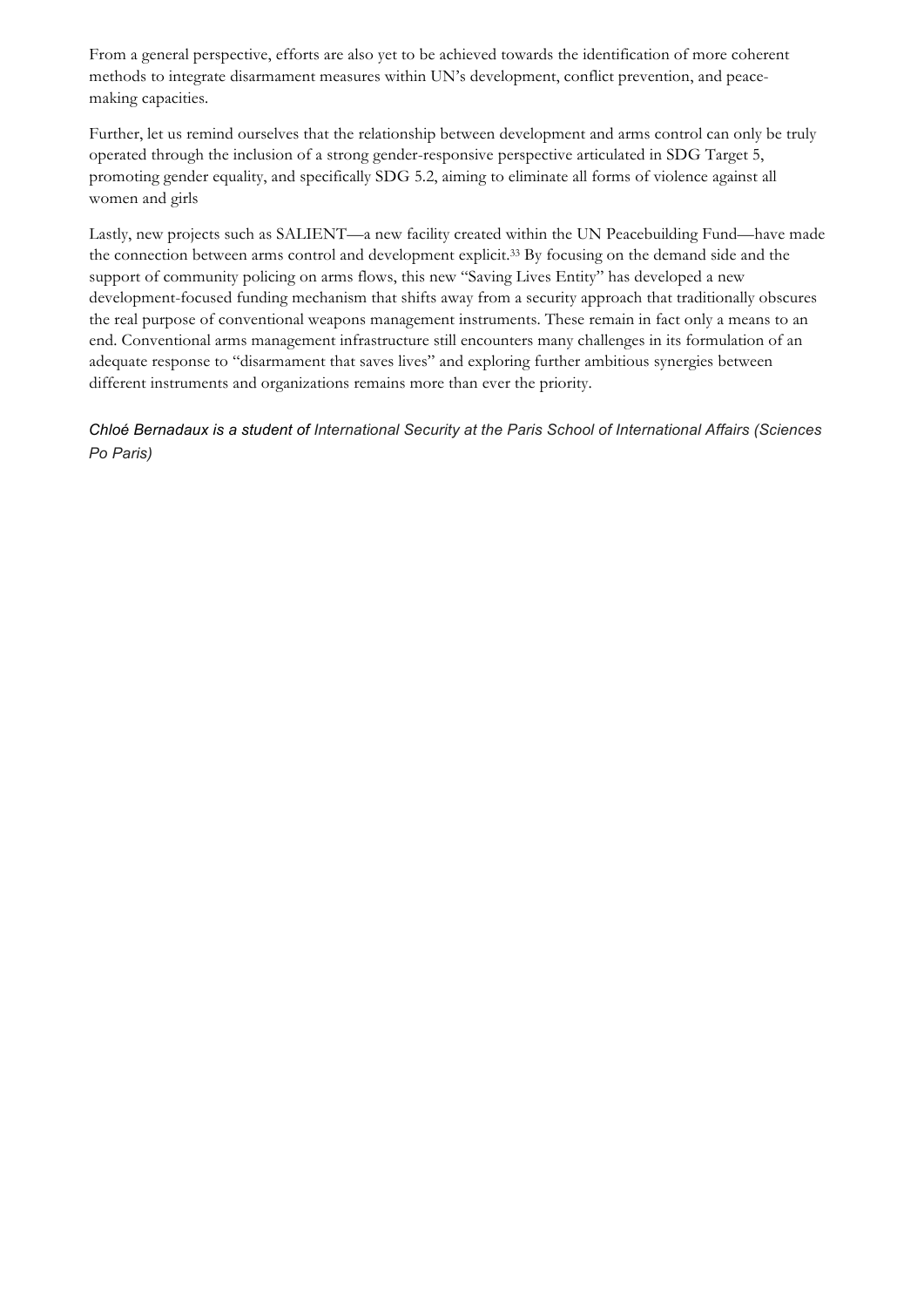



<sup>33</sup> United Nations Office of Disarmament Affairs. (2019). *SALIENT fund launched – connects small arms regulation to development.* Retrieved from https://www.un.org/disarmament/update/250626/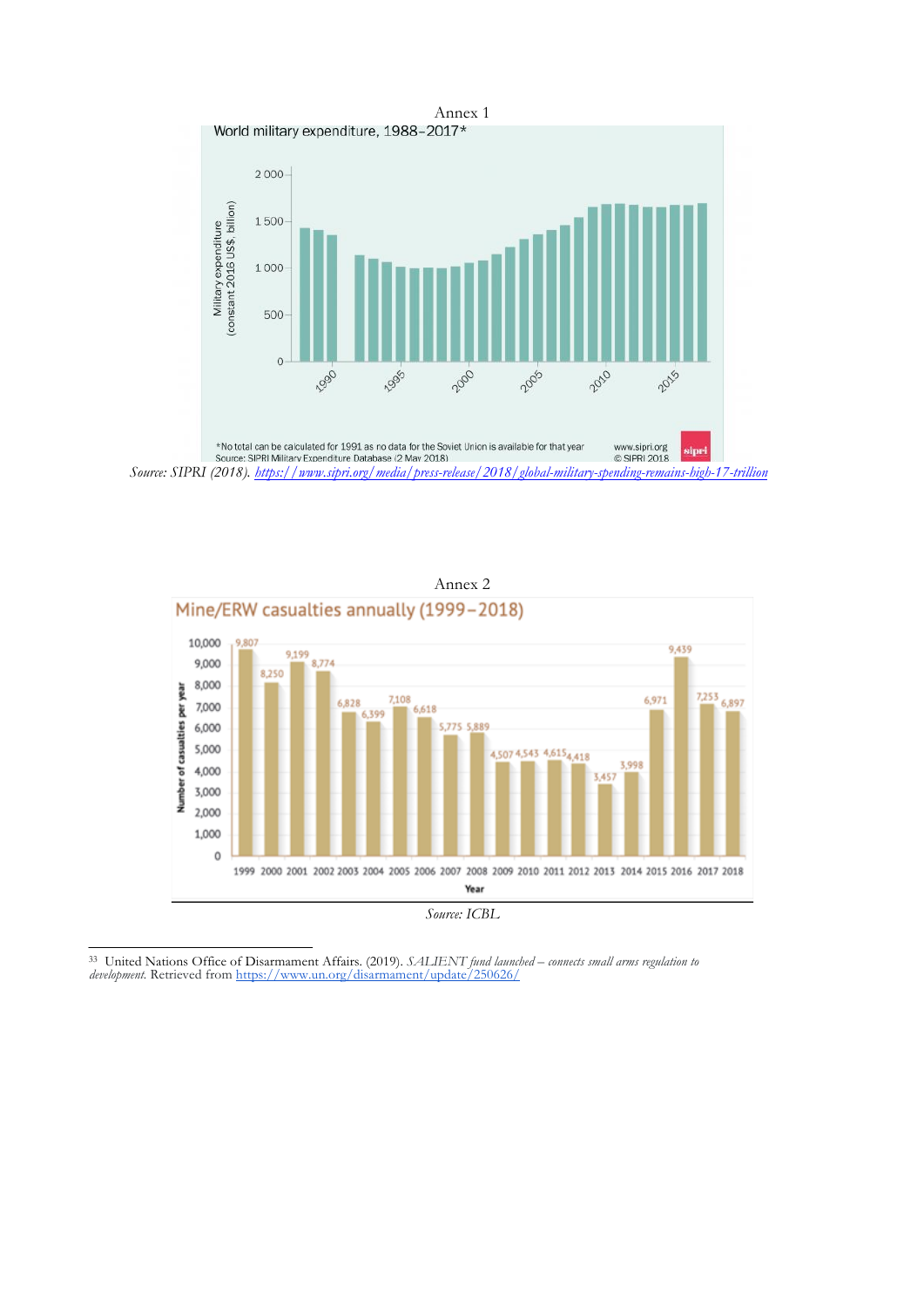



*Source: Landmine Cluster & Munition Monitor (2019). http://themonitor.org/media/3047261/2019\_CMM\_Stockpiles\_Final\_Full.jpg*





*expenditure/international-arms-transfers*

#### **References**

Arms Control Association. (2017). *Convention on Certain Conventional Weapons (CCW) At a Glance*. Retrieved from https://www.armscontrol.org/factsheets/CCW

Arms Control Association. (2018). *The Challenges of Emerging Technologies.* Retrieved from https://www.armscontrol.org/act/2018-12/features/challenges-emerging-technologies.

Arms Control Association. (2017). *The Arms Trade Treaty At a Glance.* Retrieved from https://www.armscontrol.org/factsheets/arms\_trade\_treaty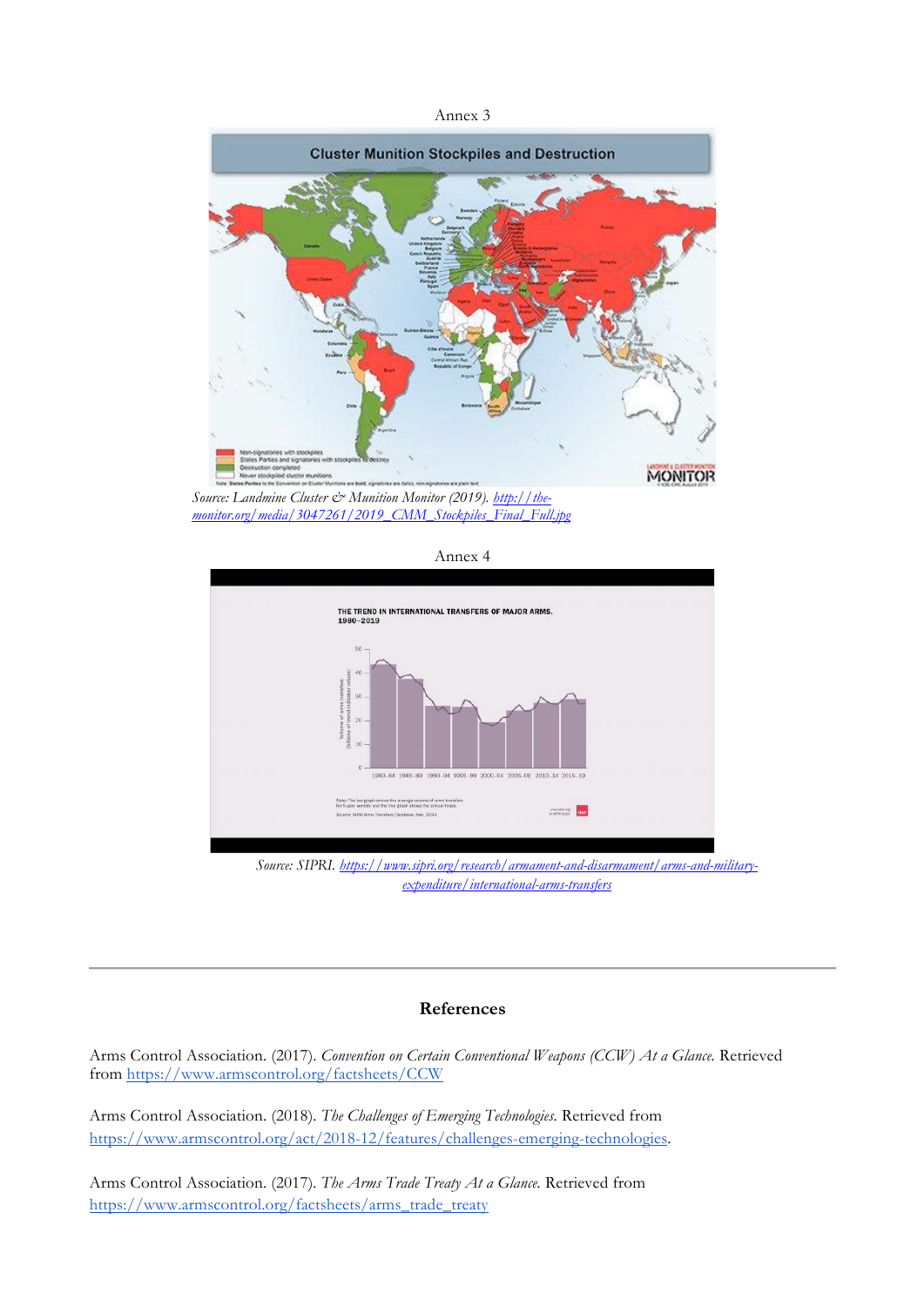Arms Control Association. (2007). *The UN Process on Small Arms: All Is Not Lost.* Retrieved from https://www.armscontrol.org/act/2007-03/features/un-process-small-arms-not-lost

Batchelor, P. and Kenkel, K. (2014). *Controlling Small Arms: Consolidation, innovation and relevance in research and policy*. London: Routledge. pp. 160.

Cluster Munition Coalition. (2018). *Use of cluster bombs.* Retrieved from http://www.stopclustermunitions.org/en-gb/cluster-bombs/use-of-cluster-bombs/in-syria.aspx.

Cluster Convention. (2015). *The Convention on Cluster Munitions.* Retrieved from https://www.clusterconvention.org/wp-content/uploads/2016/09/CCM-brochure-5.pdf

DW. (2017). *UN's Arms Trade Treaty 'too weak to make a difference.'* Retrieved from https://www.dw.com/en/uns-arms-trade-treaty-too-weak-to-make-a-difference/a-40452550

Docherty, B. (2009). Breaking New Ground: The Convention on Cluster Munitions and the Evolution of International Humanitarian Law. *Human Rights Quarterly: A Comparative and International Journal of the Social Sciences, Philosophy, and Law*. 31(4): 934–963.

Human Rights Watch. (2010). *Protecting Civilians through the Convention on Cluster Munitions.* Retrieved from https://www.hrw.org/report/2010/11/22/meeting-challenge/protecting-civilians-through-conventioncluster-munitions

International Committee of the Red Cross. (2016). *Understanding the arms trade treaty: from a humanitarian perspective*.

International Committee of the Red Cross. (2008). *Convention on cluster munition. Preamble, Dublin, 20 May 2008*. Geneva: ICRC.

International Committee of the Red Cross. (2004). Landmine victim assistance. Retrieved from https://www.icrc.org/en/doc/resources/documents/feature/2004/focus\_mines\_assist\_041118.htm.

Karp, A. (2018). *Estimating Global Military-owned Firearms Numbers*. Retrieved from http://www.smallarmssurvey.org/fileadmin/docs/T-Briefing-Papers/SAS-BP-Military-Firearms-Numbers.pdf

Kytömäki, E. (2015). *The Arms Trade Treaty and Human Security: cross-cutting benefits of accession and implementation*. Retrieved from https://www.chathamhouse.org/2015/02/arms-trade-treaty-and-human-securitycross-cutting-benefits-accession-and-implementation

Landmine & Cluster Munition Monitor. (2019). H*ow many stockpiled cluster munitions have been destroyed and how many remain?* Retrieved from http://www.the-monitor.org/en-gb/the-issues/faqs/stockpiling/how-manystockpiled-cluster-munitions-have-been-destroyed-and-how-many-remain.aspx

Landmine & Cluster Munition Monitor. *What we do*. Retrieved from http://www.the-monitor.org/index.php/LM/About-Us/What-is-the-Monitor.

Landmine & Cluster Munition Monitor. (2018). *What are the current challenges and successes of the Mine Ban Treaty?*  Retrieved from http://www.the-monitor.org/en-gb/the-issues/faqs/mine-ban-treaty/what-are-the-currentchallenges-and-successes.aspx

McDonald, G., Alvazi del Frate, A. and Ben Hamo Yeger, M. (2017). *Arms Control 2.0: Operationalizing SDG Target 16.4*. Retrieved from http://www.smallarmssurvey.org/fileadmin/docs/T-Briefing-Papers/SAS-BP-Arms-Control-2-0.pdf

United Nations Institute for Disarmament Research. (2019). *Conventional Ammunition Management Gap Analysis.* Retrieved from https://unidir.org/publication/conventional-ammunition-management-gapanalysis.